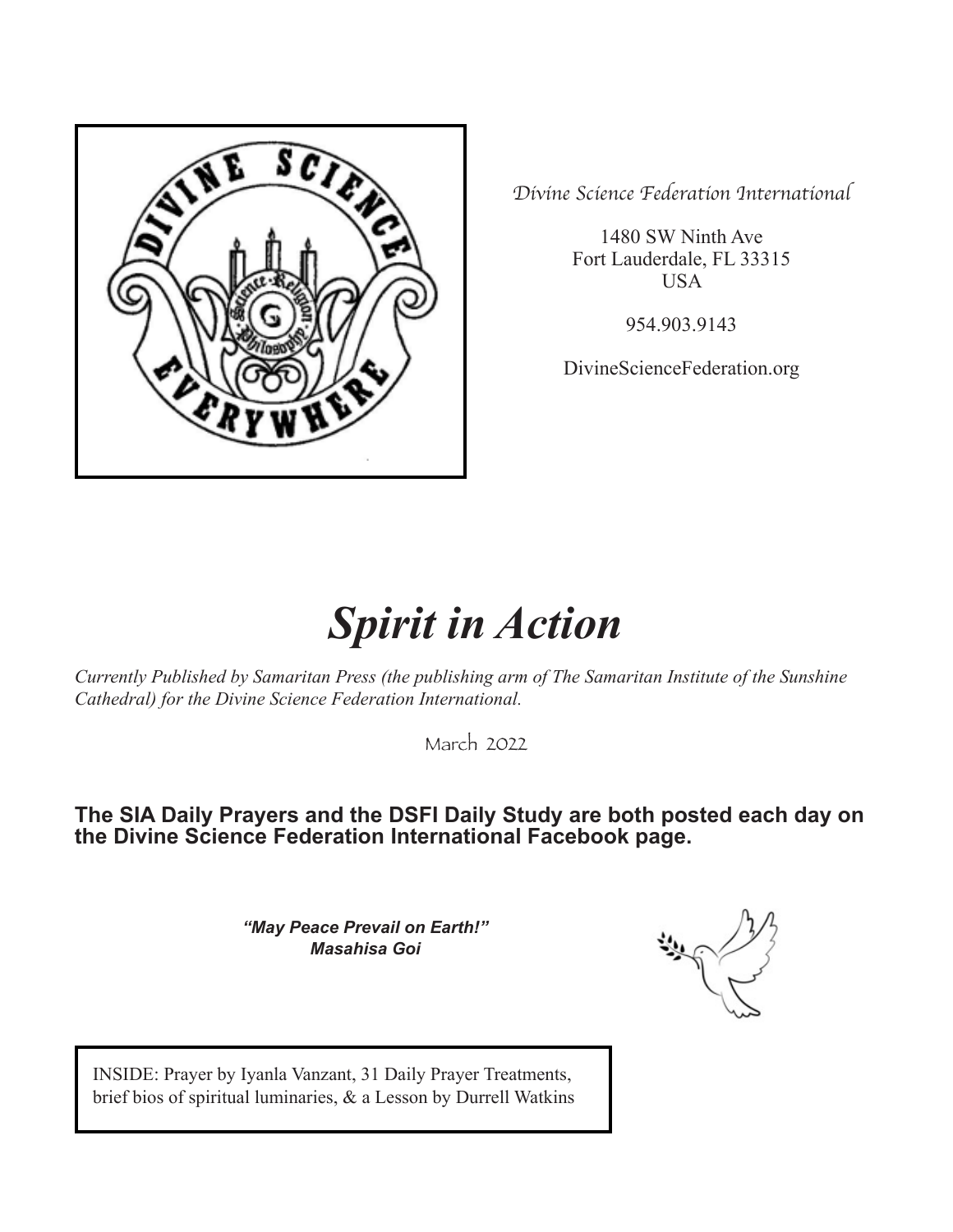"Prayer for the Overwhelmed" Iyanla Vanzant, Every Day I Pray

Dear God,

I don't need to know how. I don't need to know when. I don't need to know why. All I need to know is Who. Thank you for being the one Who is always there for me. The one Who never fails to respond to my frantic pleas for help. Thank you for being the one Who is always dependable, ready and able to support, protect and guide me through the situations I face in my life. Thank you for being the one Who knows the answer and offers it freely. No matter where I am or what I may need, you are always the one Who will take me by the hand and pull me through. Thank you for being the one Who knows me better than I know myself, Who loves me when I can't find love within myself. No matter what the situation or experience, you, God are Who I need and what I need. Thank you for being just Who you are and for supporting me, guiding me, pushing me into being a better me. For who you inspire me to be, I am so grateful. And so it is!

#### \*\*\*\*\*\*\*\*\*\*\*\*\*\*\*\*\*

## **DAILY PRAYERS & REFLECTIONS**

Mar 1 Daily Prayer by Rev. Dr. Durrell Watkins "Just keep your conscious mind busy with expectation of the best." Joseph Murphy

*I expect and accept blessings today. All is well; thanks be to God. Amen.*

Affirmation. Gratitude. Release. (3 steps)

Mar 2 Daily Prayer by Rev. Dr. Durrell Watkins

"If you could only love enough, you could be the most powerful person in the world." Emmet Fox

*God is Love and I Am made in God's image and filled with God's Light; therefore, I Am Love. I Am loving. I exude the healing and harmonizing power of love. And so it is.*

Acknowledgement of God. Recognition of unity with God. Affirmation. Release. (4 steps)

Mar 3 Daily Prayer by Rev. Dr. Durrell Watkins "Our inward thoughts give form to our feelings." Malinda Cramer

*Good thoughts lead to good feelings, which lead to good actions, which lead to good results. I choose good thoughts today.*

Affirmation. (1 step)

Mar 4 Daily Prayer by Rev. Dr. Durrell Watkins "Your desire is your prayer." Joseph Murphy

*My wish is to be my best, do my best, give my best, and accept the best. Let it be so.*

Clear intention. (1 step)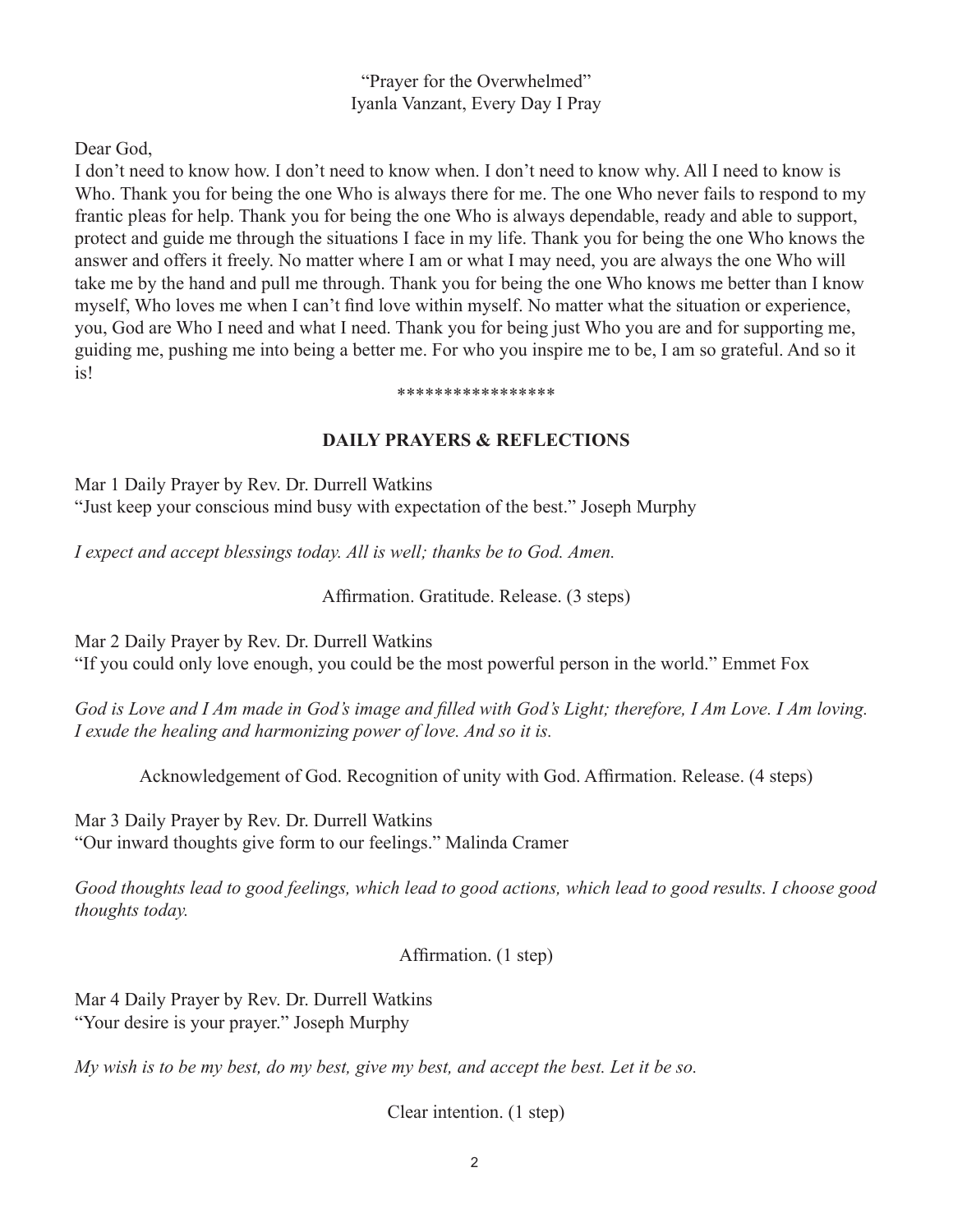Mar 5 Daily Prayer by Rev. Dr. Durrell Watkins "Do it trembling if you must, but do it!" Emmet Fox

*Fear has no power over me. When fear strikes, I face it and move through it. I will not allow fear to keep me from flourishing. Goodbye fear! I choose Love instead. I embrace hope. My good is at hand. Alleluia!*

Denial. Affirmation. Gratitude. (3 steps)

Mar 6 Daily Prayer by Rev. Dr. Durrell Watkins "There is no mystery in healing for God is Health." Nona Brooks

*God is Life and Life is eternal, whole, and perfect. I allow God to express through me today in beautiful ways. I accept and give thanks for Abundant Life. And so it is.*

Acknowledgement of God. Recognition of unity with God. Gratitude. Affirmation. Release. (5 steps)

Mar 7 Daily Prayer by Rev. Dr. Durrell Watkins

"Busy your mind with the concepts of harmony, health, peace, and good will, and wonders will happen in your life." Joseph Murphy

*What I think about consistently, I bring about eventually. That is, thoughts that I hold and that produce strong feelings show up in my life as experiences or manifestations. God give me the grace and wisdom to think beneficial thoughts that produce beneficial feelings that lead to beneficial outcomes. Amen.* 

Affirmation. Clear intention. Release. (3 steps)

Mar 8 Daily Prayer by Rev. Dr. Durrell Watkins "There is nothing in the universe that you cannot do or be if you are mentally ready." Emmet Fox

*I am a perfect Idea in the Mind of God. Indeed, divine Mind is the only Mind. Since there is but one Mind, one Life, one Source, one Power, one Presence in the universe, I must be part of the One; and, All That It Is, is available to me. I can do great things. And I will, starting now. Amen.* 

Acknowledgement of God. Recognition of unity with God. Affirmation. Release. (4 steps)

Mar 9 Daily Prayer by Rev. Dr. Durrell Watkins

"Old age does not mean the burden of years; it means the fruition of a life. Years are our friends…if we live in harmony with [them] and think of them as opportunities for development…It is human ignorance in relation to process that makes us old, not the experiences of time in its passing. It is our attitude toward time that keeps us free from the limitations that the [world] would [impose on] us." Nona Brooks

*I have the wisdom of ages as well as youthful vigor. I continue to learn, to grow, to share, to experience joy, to make myself useful, to love, to dream. I am fully alive! What a gift. What joy. Amen.* 

Affirmation. Gratitude. Release. (3 steps)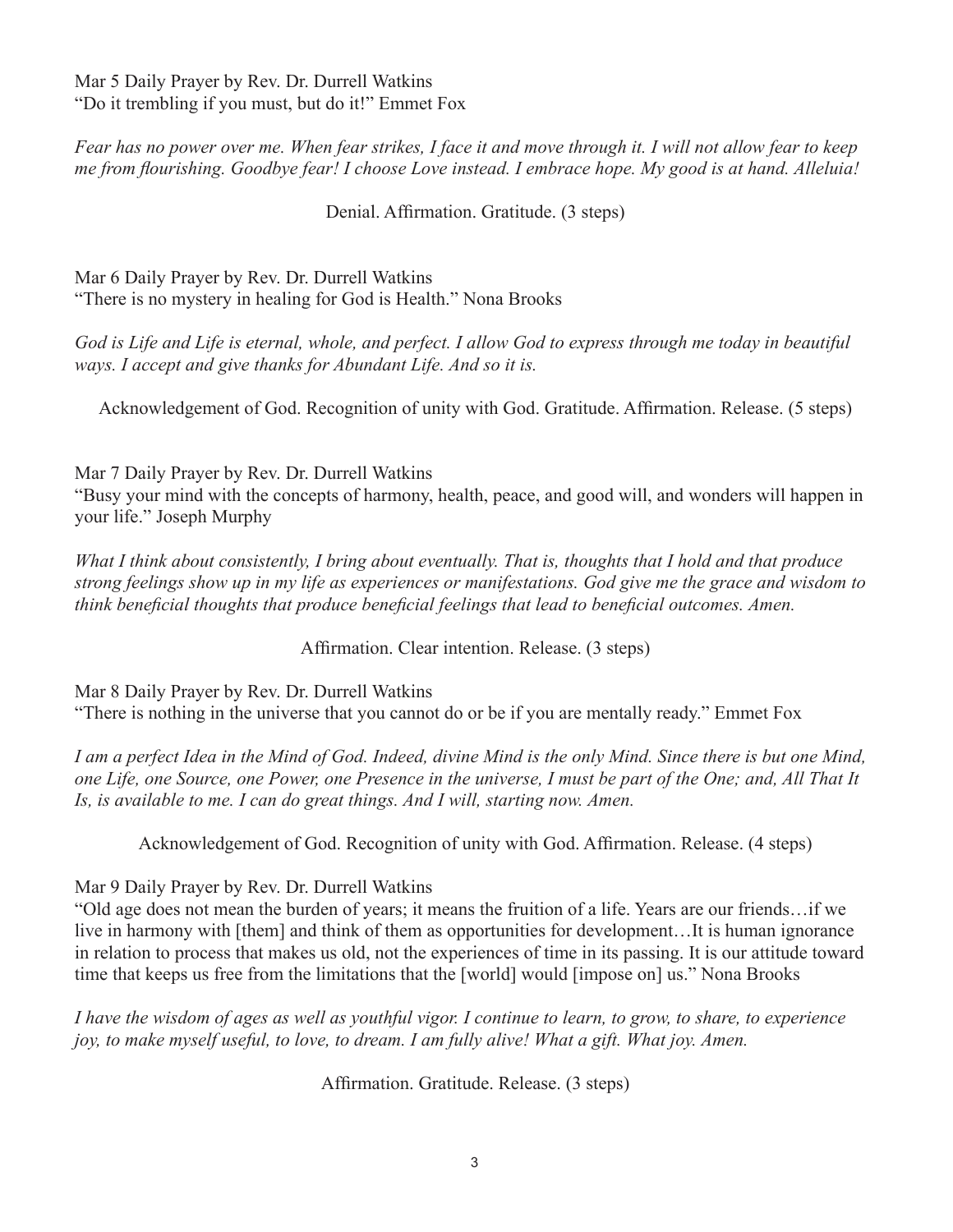Mar 10 Daily Prayer by Rev. Dr. Durrell Watkins "Never finish a negative statement; reverse it immediately..." Joseph Murphy

*To repent is simply to make a change. The repentance that brings hope and renewal is the changing of a fear thought to a love thought. Then, I remember my At-One-Ment with God. Then I am blessed and I am a blessing to others. Blessed repentance. Positive change. The power of intentional thought. Amen.*

Clear intention. Acknowledgement of God. Recognition of unity with God. Affirmation. Release. (5 steps)

Mar 11 Daily Prayer by Rev. Dr. Durrell Watkins "You must positively claim health, harmony, and True Place, if you really want those things." Emmet Fox

*I set my intention. I choose joy. I embrace peace. I expect vitality. I allow divine Light to guide me in the ways of success and fulfillment. My intention is clear, and blessings are certain.*

Affirmation. Recognition of a divine power. Release. (3 steps)

Mar 12 Daily Prayer by Rev. Dr. Durrell Watkins "To change environment or our conditions we do not have to work directly with them but with our own thinking about them." Nona Brooks

*When I change my attitude about a situation, the situation itself seems to change; certainly, my experience of it changes. I give thanks for the power of thought, and for the ability to choose my thoughts wisely. Amen.* 

Affirmation. Gratitude. Release. (3 steps)

Mar 13 Daily Prayer by Rev. Dr. Durrell Watkins

"All of us have our own inner fears, beliefs, opinions. These inner assumptions rule and govern our lives. A suggestion has no power in and of itself; its power arises from the fact that you accept it mentally." Joseph Murphy

*Old fears, doubts, and regrets that I may not consciously remember but are lodged deep in my subconscious…I replace them now with thoughts of hope, peace, success, enthusiasm, vitality, and joy. I repeat these ideas over and over until they sink deep within. And as the old, unhelpful ideas and feelings pop up, I*  will notice them without judgment, forgive myself and others for planting those unwanted seeds, and I will *lovingly release them. Healing can begin now. I know it. I demand it. I allow it. I am accepting only what is Good today. And so it is.*

Affirmation. Clear intention. Acceptance. Release. (4 steps)

Mar 14 Daily Prayer by Rev. Dr. Durrell Watkins

"You must get rid of all sense of resentment and hostility. You must change your own state of mind until you are conscious only of harmony and peace within yourself, and have a sense of positive goodwill towards all." Emmet Fox

*I breathe. I bless myself with appreciation. I give the gift of love to the world. Happiness and harmony are mine by divine right. I embrace these gifts with gratitude. Amen.* 

Affirmation. Gratitude. Release. (3 steps)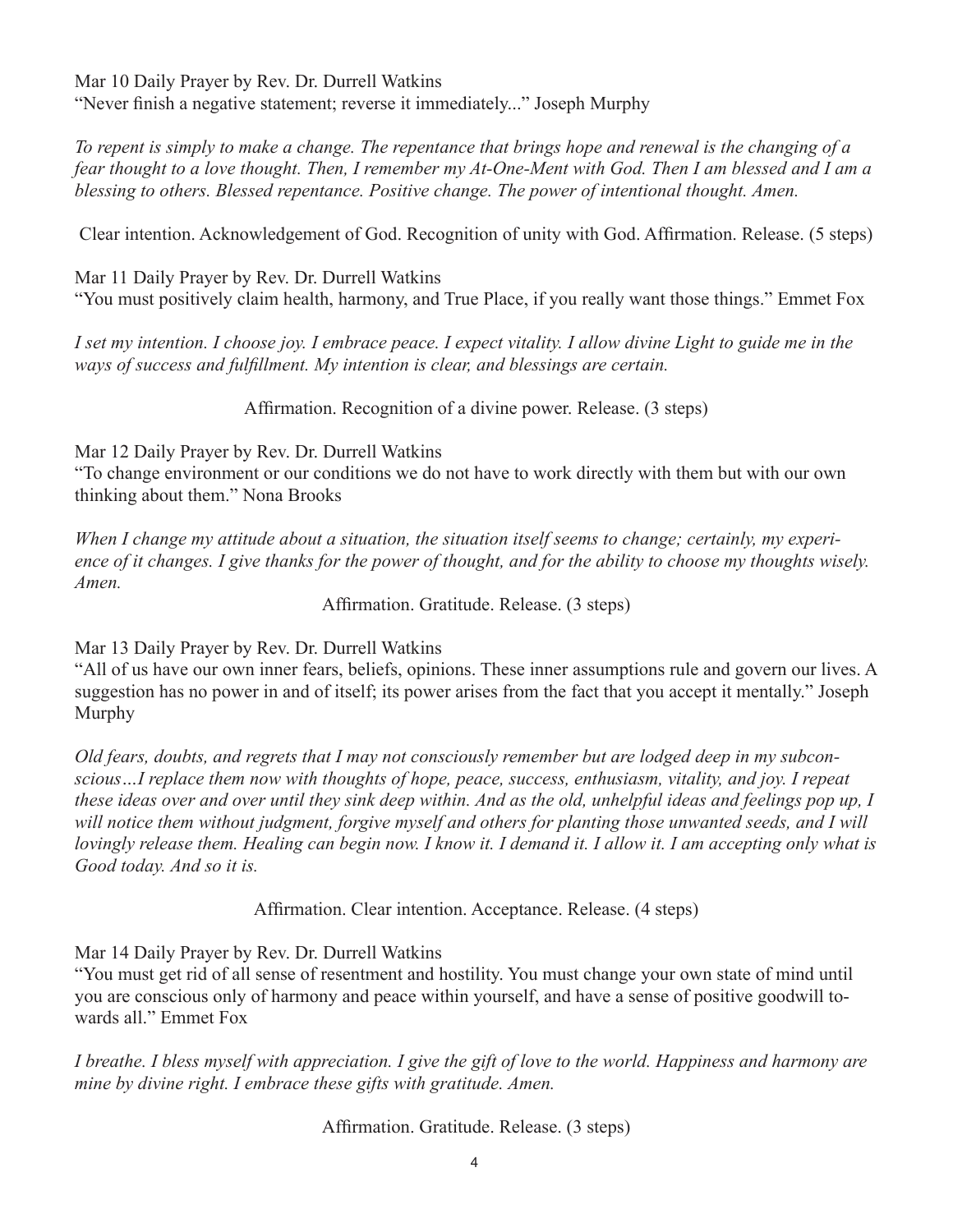Mar 15 Daily Prayer by Rev. Dr. Durrell Watkins

"The Substance of the body is Spirit; there is nothing else for it to be…Knowing the body to be Spirit, we come into the perception of its true nature. We no longer condemn it to weakness and limitation. We see it as holy, as whole - an expression of Universal Life. We reap the fruits of our thoughts, for we begin to see the true state of the body." Nona Brooks

*Today, I bless my body and give thanks for it. I love it and care for it. In response, it cares for me. I enjoy my body; it is Spirit made manifest. It is good. Amen.*

Affirmation. Gratitude. Recognition of a divine power and unity with it. Release. (5 steps)

Mar 16 Daily Prayer by Rev. Dr. Durrell Watkins "God is the source of my supply…there is always a divine surplus." Dr. Joseph Murphy

*Thank you, God, for divine provision. Thank you for grace equal to every need. Thank you for infinite possibilities. Thank you, God of Abundance, for all that is mine and for all the Good that awaits my claim upon it. Amen.*

Gratitude. Acknowledgment of God. Affirmation. Release. (4 steps)

Mar 17 Daily Prayer by Rev. Dr. Durrell Watkins

"Silence is the bosom of the Infinite Life, and contains the indelible record of all the truth that ever entered the [human] mind." Warren Felt Evans

*In the Silence, I experience peace. In the Silence, my hope is renewed. In the Silence, I realize my oneness with All Life. In the Silence, the answers come. In the Silence, Assurance makes herself known. In the Silence, Truth is revealed. I now reverently enter into the Sacred Silence………*

Affirmation. Recognition of a divine power and unity with It. Clear intention. Silence. (5 steps)

[Simply sit quietly, following your breath, and just be. When thoughts arise, notice them but don't engage them, don't follow them, don't judge them. Just let them pass. Return to the Breath. Simply be in silence. It can be for a minute, or 10, or 30, or 70…Simply, "Be still and know that I Am God" (Psalm 46).]

Mar 18 Daily Prayer by Rev. Dr. Durrell Watkins "With the realization of success, we receive the gift of success." Florence Scovel Shinn

*Today, I know that I am "part and parcel of God." All that God is, is available to me. All that God is, is present to me. Indeed, I am an expression and experience of God. All Good is for me, and with gratitude I embrace my Good now. And so it is.* 

Recognition of a divine power. Awareness of unity with It. Affirmation. Gratitude. Release. (5 steps)

Mar 19 Daily Prayer by Rev. Dr. Durrell Watkins "Age has its own glory, beauty, and wisdom that belong to it." Joseph Murphy

*Thank you, God, for the days behind me. Thank you, God, for the days before me. Thank you, God, for this precious moment. At every stage of life, I am gifted and full of potential. Every moment of life is God-filled. Today is a great day. I am a wonderful age. I give thanks for my beautiful life. Amen.* 

Gratitude. Recognition of a divine power and unity with It. Affirmation. Release. (5 steps)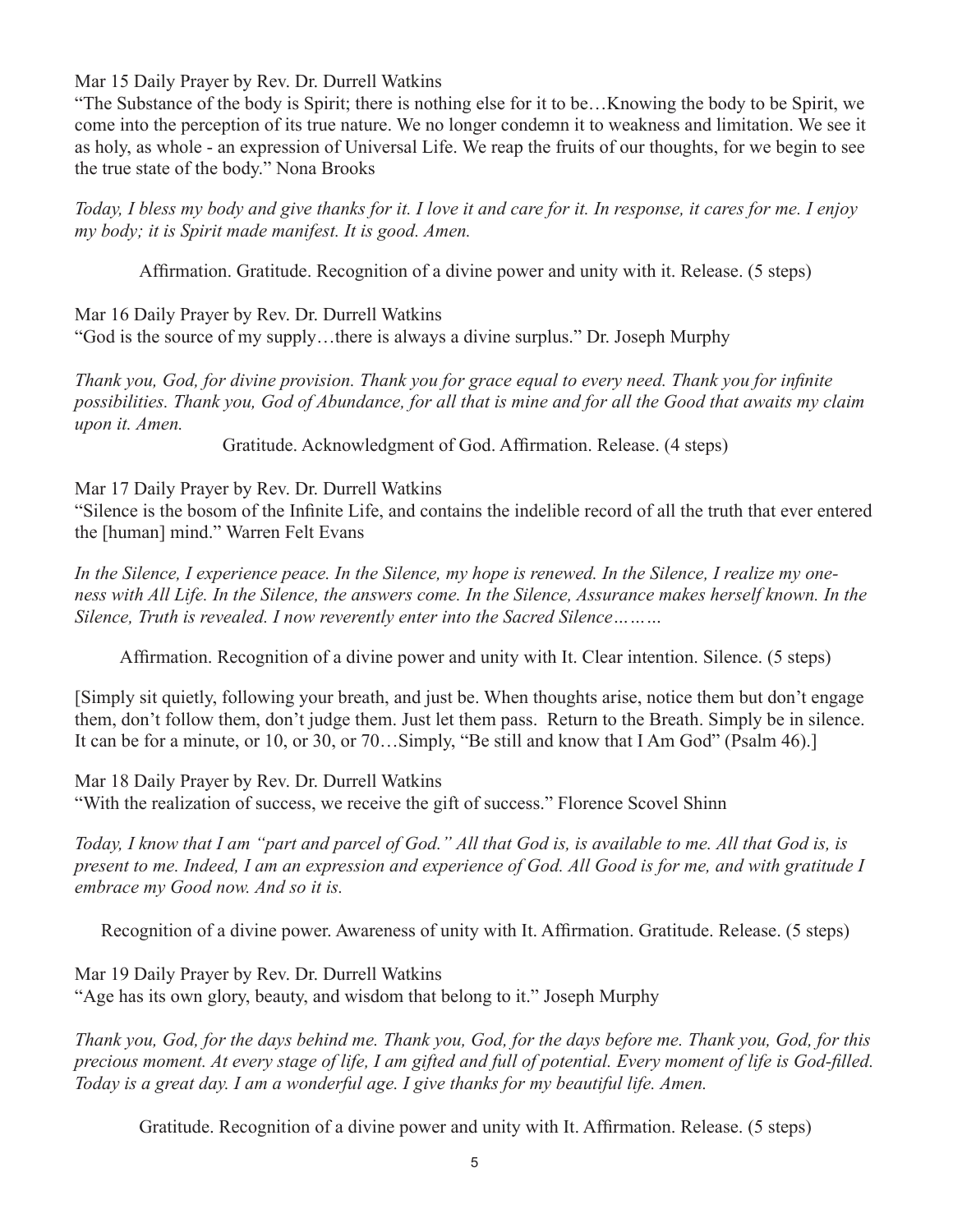Mar 20 Daily Prayer by Rev. Dr. Durrell Watkins

"Most fail by waiting for some particular kind of opportunity, instead of being ready to seize every opportunity." Wallace Wattles

*Life is filled with infinite possibilities, wonderful opportunities, and grace equal to every need. I am ready to see and seize opportunities. I expect and accept miracles. And so it is.*

# Affirmation. Acceptance. Release. (3 steps)

Mar 21 Daily Prayer by Rev. Dr. Durrell Watkins

"Live appreciation; radiate it, let it shine through you, but by all means learn to make your lips declare the truth your heart has known." Julia Seton Sears

*I declare with my mouth and believe in my heart that I am a child of God and my birthright includes joy, peace, and vitality. Thus, it has ever been, is, and evermore shall be. Amen.*

Acknowledgement of God. Recognition of unity with God. Affirmation. Release. (4 steps)

### Mar 22 Daily Prayer by Rev. Dr. Durrell Watkins

"You must make certain to give your subconscious only suggestions which heal, bless, elevate, and inspire you in all your ways. Remember that your subconscious mind cannot take a joke. It takes you at your word." Joseph Murphy

*I will be intentional about my self-talk today. I will tell myself only what I wish to be true, only what is uplifting and life-giving, only what is True of God's goodness. Amen.*

Affirmation. Acknowledgment of God. Release. (3 steps)

Mar 23 Daily Prayer by Rev. Dr. Durrell Watkins

"We must rid the mind of any sense of struggle, for if we plant the seed the soil will do all the work for us. The seed is the word and the soil is Creative Mind. We cannot grow the flower; God blooms the rose." Fenwicke Holmes

*I plant seeds that contain infinite possibilities into the fertile ground of consciousness. I water the thoughtseeds with love and remove the weeds of despair and regret, and in the perfect time and in marvelous ways, the seeds sprout and grow into mighty miracle producing plants. This is a natural and divine process. I allow it to work as it will. All is well.*

Affirmation. Recognition of divine Law. Acceptance. (3 steps)

Mar 24 Daily Prayer by Rev. Dr. Durrell Watkins

"…begin by listening within for the inner voice of love; for until we hear that voice within, we may not hear it in the world. But once it is heard and recognized within, it will be heard in all God's creation." Daisy Baum

*God's voice is the voice of love. It is healing. It is comforting. It is encouraging. I listen for it. I respond to it. All is well.*

Acknowledgment of God. Affirmation. (2 steps)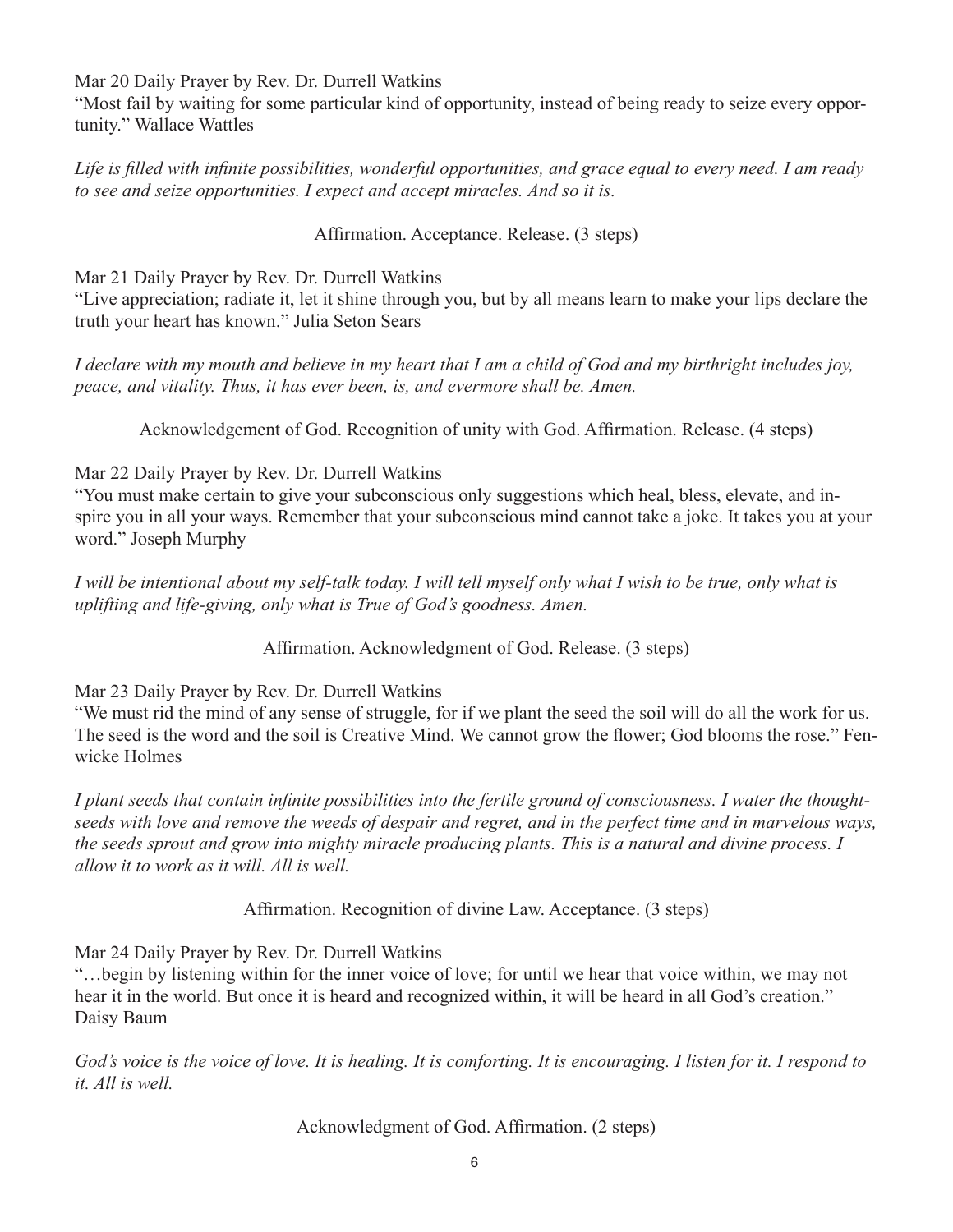Mar 25 Daily Prayer by Rev. Dr. Durrell Watkins "Know that in your deeper mind are Infinite Intelligence and Infinite Power." Joseph Murphy

*Deep within me are wells of wisdom, cisterns of courage, storehouses of serenity, and hallowed grounds rich with hope. Within me is great power, and I can access this power at any moment. I choose to use this sacred power for good. Amen.* 

Affirmation. Recognition of divine power and unity with It. Release. (4 steps)

# Mar 26 Daily Prayer by Rev. Dr. Durrell Watkins

"There is one God…who is above all and through all and in all. God is love and God is Omnipresent; hence love is above and in and through all. Every visible thing in creation is pervaded by the Omnipresent Love, and is filled with its power and perfection. I will open my eyes to the truth of love everywhere. God hath not given me a spirit of fear; but of love, and of power and a sound mind. Love shall so shine from me that it will illumine all my world." Daisy Baum

*God is all in all. God's power flows through me. God's essence dwells within me. God's love expresses as me. The light of God's love shines in and as my life. I bless the world with love. Amen.*

Acknowledgement of God. Recognition of unity with God. Affirmation. Release. (4 steps)

# Mar 27 Daily Prayer by Rev. Dr. Durrell Watkins

"Since Omnipresence is all-inclusive as Life, Substance and Intelligence, the individual must help to make up that all-inclusive Life, and in so far as one is awake to the truth of this statement one enjoys the fullness of Omnipresence." Daisy Baum

*I am part of God. This Truth fills me with joy. I live in the power of this Truth. I Am part of God. God's Good is for me, and is part of me, and is being made manifest in my life. I rejoice!*

Acknowledgement of God. Recognition of unity with God. Affirmation. Gratitude. (4 steps)

Mar 28 Daily Prayer by Rev. Dr. Durrell Watkins

"You are as young as you think you are. You are as strong as you think you are. You are as useful as you think you are. You are as young as your thoughts." Joseph Murphy

*What I think about myself is what I experience as being true for me; therefore, I choose to think good thoughts about my life. I am wonderful. I am happy. I deserve success. I am abundantly blessed. I am lovable. I attract miracles. I am a good person. I feel good about my life. I love myself and allow my light to shine. And so it is.* 

Affirmation. Release. (2 steps)

Mar 29 Daily Prayer by Rev. Dr. Durrell Watkins

"Health is my real and eternal state. Knowing this truth frees me from every appearance of discord. I declare health for everyone who is not conscious of its presence. Thou art the only Presence, and in thee is my eternal life." Daisy Baum

*I affirm wholeness and vitality, for myself and for everyone I hold in my heart today. Life seeks to express through each of us, and wishes to do so vibrantly.* 

Affirmation. Awareness of divine Life and unity with It. (3 steps)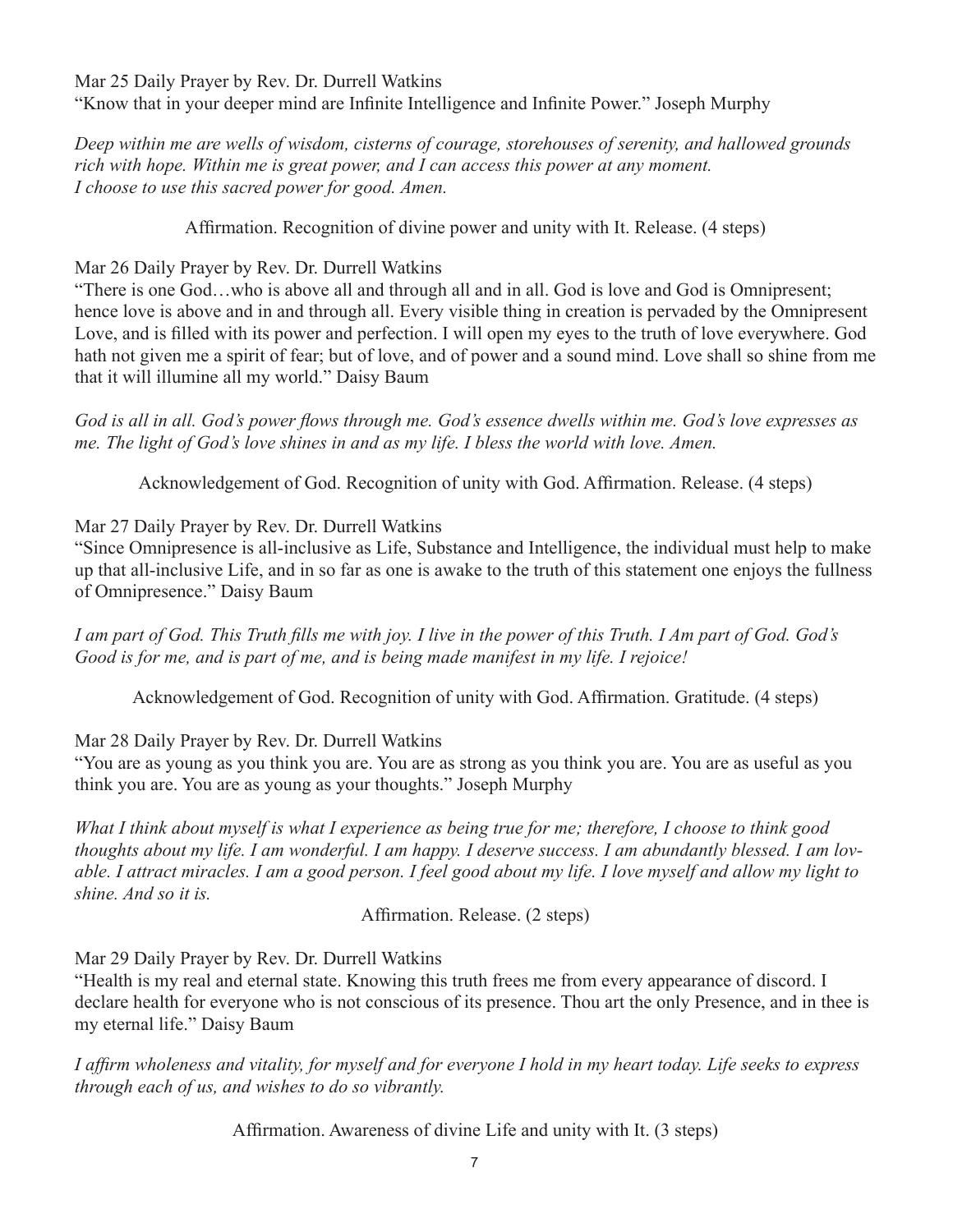Mar 30 Daily Prayer by Rev. Dr. Durrell Watkins

"[We are each] indeed the Word of God, the pure and perfect idea of God made manifest. Every individual is a Word or Idea brought into form by the eternal activity and has a pure and perfect spiritual body which never can be affected by negation, save in feeling and mentality…Being the Word made flesh, we are divine and immortal, for this statement refers to each of us as it did to Jesus. Each of us is God's Word in the flesh." Daisy Baum

*I Am God's word incarnate. As I realize and remember this, I flourish and experience great joy. Thanks be to God. Amen.*

Acknowledgement of God. Recognition of being one with God. Affirmation. Gratitude. Release. (5 steps)

Mar 31 Daily Prayer by Rev. Dr. Durrell Watkins

"Supply operates according to a very simple law – the law of co-operation. It is to be found in circulation and not in accumulation, although the latter has been the basis of many a life-long effort to supply human needs. It is only through co-operation that you can demonstrate supply." Daisy Baum

*I share gladly, trusting always in divine Abundance. I gladly participate in the circulation of divine Supply. I give generously. I receive gratefully. I live joyfully. And so it is.*

Affirmation. Release. (2 steps)

\*\*\*\*\*\*\*\*\*\*\*\*\*\*\*\*\*\*\*

*Divine Scientists Quoted This Month*

**Daisy Baum Nona Brooks Malinda Cramer Emmet Fox Fenwicke Holmes Joseph Murphy**

*Other Metaphysicians Quoted This Month* **Florence Scovel Shinn Julia Seton Sears Wallace Wattles**

#### *Metaphysicians to Think about in March*

*Nona Brooks (1861 – 1945)* – a major figure in the New Thought movement and one of the pioneers of Divine Science. Nona taught, "We no longer feel that we must overcome God's reluctance, but rather that we are to lay hold of [God's] willingness. More willing is [God] to give than we are to receive." She also stressed divine Omnipresence: "…let us turn to our Basis, Omnipresence. This means God everywhere; therefore, God includes me."

*A.K. Mozumdar (1864 – 1953)* - Born in India, Mozumdar came to the U.S. to teach his understanding of spiritual principles. Mozumdar's beliefs about the connection between the mind and the body are now widely shared by both religious and secular thinkers. Mozumdar taught that God is within us, inseparable from us. Mozumdar's quotes include: "That which you imagine with a positive assurance becomes a reality to you" and "Convince yourself that you have the ability to do a certain thing, and you will have the ability." Ernest Holmes was a friend and admirer of Mozumdar.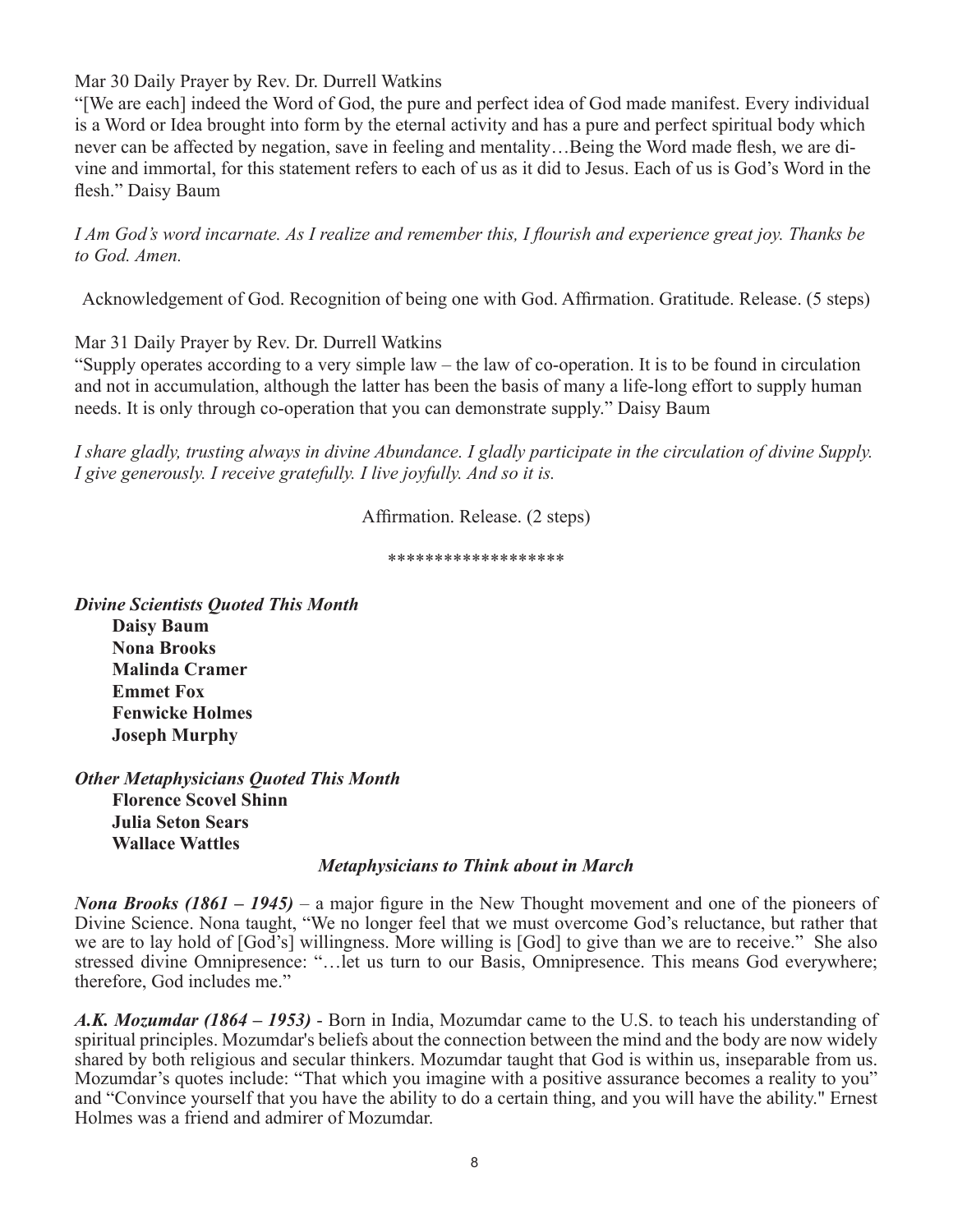*Annie Rix Militz (1856 – 1924)* - was the founder of both the New Thought publication Master Mind magazine and the Homes of Truth. Militz wrote, "We trust God not only as our physician, but as our banker, our defender, as our [spouse], our [parent], our all in all…"

*Emmanuel Swedenborg (1688 – 1772)* – Swedish scientist, philosopher, and Christian mystic. His writings influenced William Blake, Elizabeth Barrett Browning, Ralph Waldo Emerson, Balzac, and Helen Keller. His writings also offer the theological framework for the Swedenborgian Church.

*Grant Lynn Ford (1939 – 2019)* – Pentecostal Minister, Independent C atholic Bishop, Metropolitan Community Churches (MCC) Pastor, and Divine Science Minister. Bishop Ford had a talent for blending high church liturgy, charismatic enthusiasm, and New Thought teaching into a unified experience of celebration. He pastored the Sunshine Cathedral in Fort Lauderdale 22 years before retiring. He was succeeded by his hand-picked replacement, Rev. Dr. Durrell Watkins, another religious pluralist/liturgist/ New Thought practitioner. Grant was a life-member of the International New Thought Alliance.

*Horatio W. Dresser (1866-1954)* - His parents were students of Quimby. He was graduated from Havard and later became a Swedenborgian minister. His many writings include The Christ Ideal, The Perfect Whole, Spiritual Health and Healing, Handbook of the New Thought, and The Power of Silence. He also compiled and edited a selection of Phineas Quimby's works: The Quimby Manuscripts. Dresser believed, "Any individual can be, in time, what he [or she] earnestly desires to be, if he [or she] but set his [or her] face steadfastly in the direction of that one thing and bring all his [or her] powers to bear upon its attainment."

*Meister Eckhart (1260-1329)*—Dominican theologian and mystic. Eckhart's writings were largely condemned in his lifetime, however he is today seen as a prophet of modern spirituality. He wrote in mystical and paradoxical terms of the union of the soul with God, of a God-consciousness that is attained only by emptying and detachment. His thoughts show many similarities to Zen Buddhism. He liked to say "Do not cling to the symbols, but get to the inner truth!"

*Mikao Usui (1865 – 1926)* - the founder of the complementary healing technique known as "Reiki" (universal life-force energy). Reiki practitioners allow themselves to be a channel of Universal Life-force Energy, imagining symbols as they place hands on or near certain spots of a person's body (they also give "distant treatments" for people far away). Practitioners share the energy but remain detached from the outcome. They trust the energy will flow freely to accomplish whatever is most needed. The principles Reiki practitioners try to live by are simply: "Do not be angry. Do not worry. Be grateful. Work with diligence. Be kind to people." Reiki is not a religion and can be practiced by people of any or no faith tradition.

*Paramahansa Yogananda (1883 – 1952)* – a spiritual teacher who emphasized each individual's ability to experience Truth for herself or himself rather than relying on inherited or "blind" belief. He believed every individual has the ability to experience the Divine directly and should rely on that experience more than on religious dogma. Yogananda wrote, "As long as you are making the effort, God will never let you down!"

*Rene Descartes (1596 in France – 1650 in Sweden)* – Descartes wrote, "God is the First Cause which must have

produced the idea of God in the thinker." Of course, his most famous quote is, "I think, therefore I am." He believed that Mind knows Itself before anything else. He encouraged methodic doubt, saying it "is necessary for honest thought."

MARCH BONUS: *St. Patrick (389-461)*—Missionary Bishop of Ireland. He was born into a Christian family in late Roman Britain. At 16 he was captured by Irish raiders and taken into slavery, where his only consolation was his faith. Years later he escaped and returned to England, where he eventually became a Bishop. He felt called back to Ireland where he spread the Christian faith.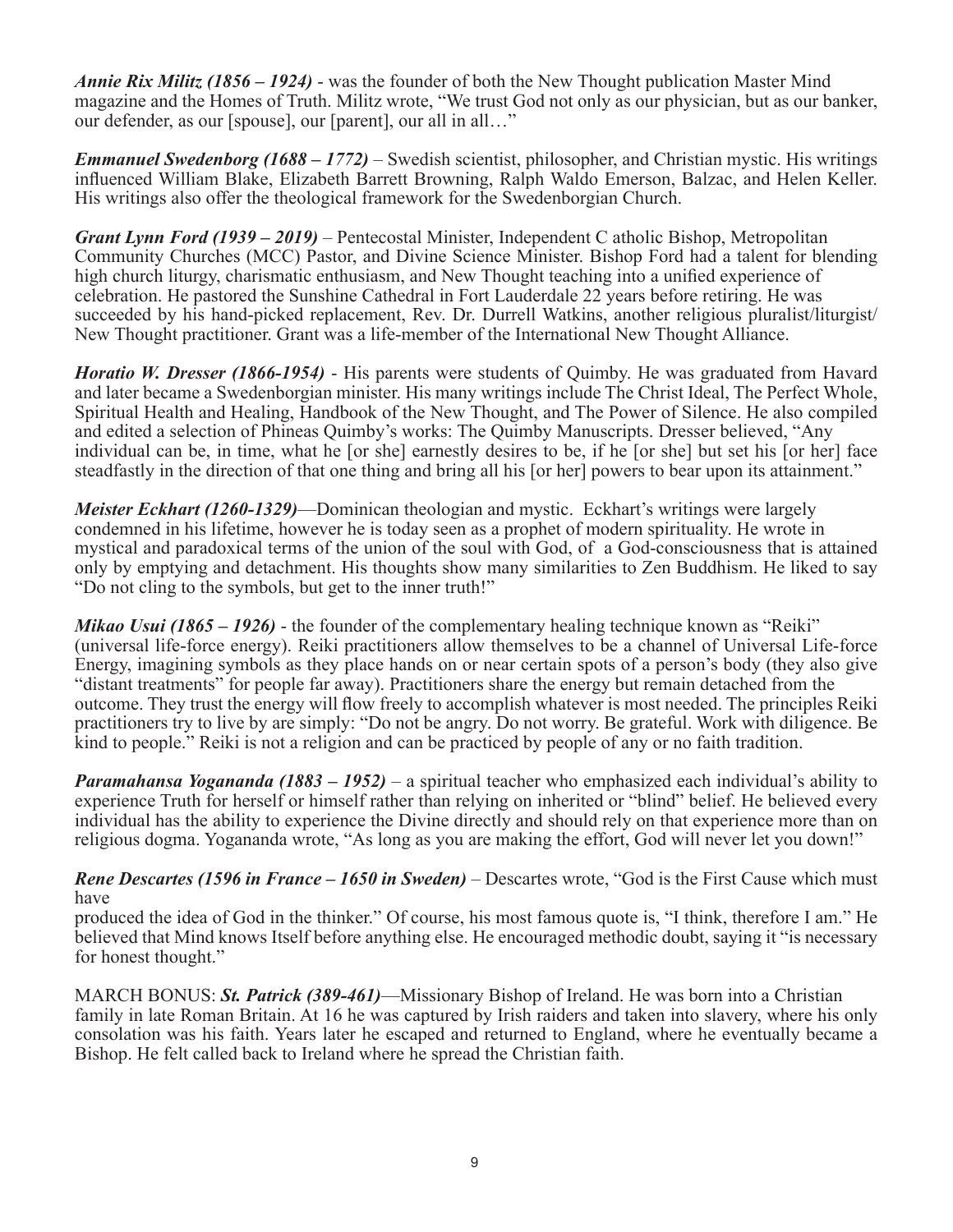# **An Introduction to the Divine Science Philosophy…**

by Durrell Watkins (an excerpt from an information booklet used at Sunshine Cathedral)

Divine Science appeals to both the mystic and the practical theologian, and can be most simply described as a philosophy that embraces positive thinking, the unity of all life, and the omnipresence of God.

The Divine Science Federation International states: "We stand firm in God, the One, Omnipresence, and gladly accept every conclusion that flows from this ultimate Truth...Divine Science is a practical teaching that can be practiced and applied to everyday living to improve our relationship with God within ourselves, within others, and in the world, for all good to unfold."

### The Philosophy Known as Divine Science

The primary theology promoted at Sunshine Cathedral [a church that teaches Divine Science principles] is the idea of "Omnipresence." Some would call it spiritual monism (there is one substance of all reality and it is spirit), others might call it panentheism (all that is, is within a divine whole), but mostly we say, "There's not a spot where God is not." That is the beginning of our spiritual work, our theological outlook, and our shared worship. Omnipresence is the theological foundation of Divine Science…

Divine Science is the oldest organized philosophy in the New Thought movement. Phineas Quimby and Emma Curtis Hopkins were teaching New Thought ideas prior to Divine Science (and most New Thought ideas can be found in Ancient Wisdom traditions, Greek philosophy, and Eastern mysticism as well as in modern Psychology and Quantum Physics), but Divine Science organized churches, magazines, and schools early in the New Thought Movement.

Malinda Cramer had a healing experience in 1885 which was the "birth" of Divine Science. Two years later, Nona Brooks had a healing experience and started teaching the same philosophy that Cramer had embraced. They found each other and discovered they had experienced similar blessings and were sharing the same teaching, which Cramer had been calling Divine Science (a term used earlier by Christian Science founder Mary Baker Eddy). Brooks then started calling her teaching Divine Science as well (with Malinda's approval), and when Cramer died, Brooks became the de facto leader of the Divine Science movement.

Divine Science ministers have served not only Divine Science churches, but other churches as well, independent and denominational. There are Divine Science ministers who are writers, bloggers, chaplains, staff clergy, interim ministers, settled ministers, teachers, spiritual coaches, and prayer practitioners. Divine Scientists had influence in the early Twelve Step Movement and in the teachings of Positive Thinking.

Divine Science, like all New Thought teachings, can be embraced by anyone. Catholics, Protestants, Humanists, members of other New Thought groups...anyone can embrace the teachings of Divine Science. In fact, like "Positive Thinking," A Course in Miracles, and Ernest Holmes' "Science of Mind", Divine Science is meant to be a source of encouragement and empowerment for anyone, regardless of denominational affiliation, who wishes to have a more positive experience of life.

Books, newsletters, and affirmations can be found at DivineScienceFederation.org. Daily Lessons can be sent to you for free by email. Keep up with the Divine Science Federation International Community on Facebook.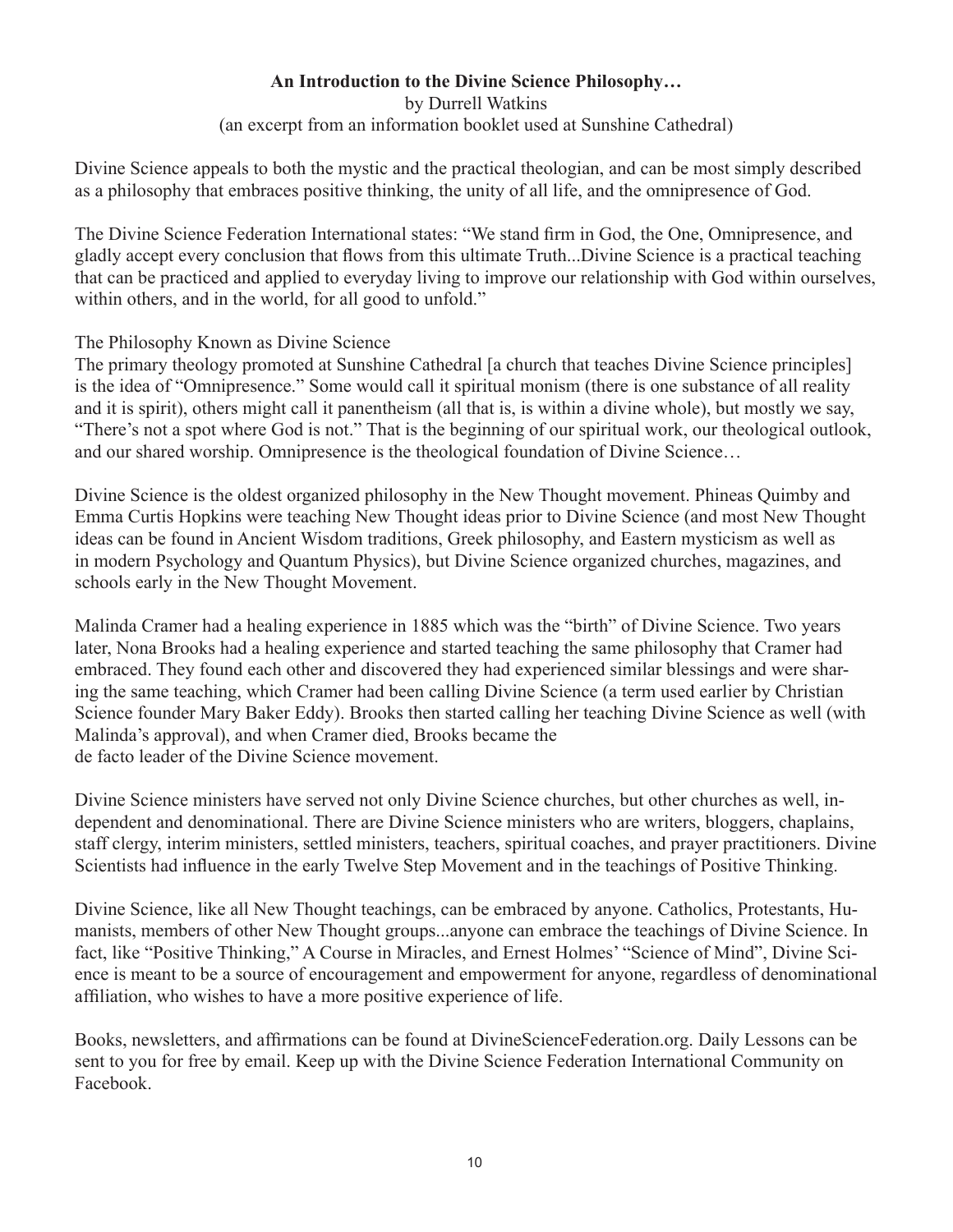Definition of Divine Science

Divine Science "is classified knowledge of Being manifesting in existence – God expressing in creation – the Creator revealed in the creature." (Divine Science: Its Principles & Faith by Divine Science Church & College)

Divine Science is Part of the New Thought Tradition

New Thought is experiential, non-dogmatic, non-hierarchical, and investigative. So, be prepared to ask questions, to imagine possibilities, to transcend pre-conceived ideas, and to experience the divine deeply and personally.

New Thought is empowering in that it affirms that we each have the power to shape our lives and to make meaning in our lives. It is not a "blame the victim" teaching, but rather, the belief that we need never see ourselves as victims because we are never truly powerless. If our lives are not as fulfilling as we'd like, we can do the mental and spiritual work to improve them. New Thought doesn't blame us for our failures or lack, but it does challenge us to make changes and it promises us that we can! New Thought gives us the tools to take responsibility for our own happiness and fulfillment.

Many of the ideas discovered or intuited by New Thought pioneers or the great thinkers that influenced them are now common in positive psychology, humanistic psychology, transpersonal psychology, process philosophy, Eastern philosophies, Jewish & Christian mysticism, Quantum physics, holistic medicine, business and leadership coaching, personal coaching, athletics, 12 Steps, the arts, the practices of those who identify as spiritual but not religious, the Pentecostal "Word of Faith" movement, Positive Thinking, and even in contemporary liberal/progressive Protestant Christian thought.

New Thought has influenced many movements and some aspect of New Thought is often practiced by people who know almost nothing of the history and development of the New Thought tradition.

New Thought differs from Christian Science (though they share some ideas) and New Thought is not the same as New Age. The Word of Faith movement has borrowed many New Thought principles, but they differ dramatically in the area of theology (that is, ways of understanding and talking about God).

While New Thought is hardly monolithic and because of its investigative nature is non-doctrinaire, nevertheless there are some basic beliefs and practices shared by many New Thought students and practitioners.

The primary beliefs of New Thought could be summarized as:

\*God is omnipresent and is the source and substance of all life and contains within It infinite possibilities. \*God is "spirit" and spirit is the "stuff" from which the universe and everything in it is made.

\*True human self-hood is divine and is in some way eternal.

\*Positive thinking is a force for good.

\*Prayer isn't about beseeching a distant deity for favors but is more about cooperating with universal, spiritual laws that can bring about positive change.

\*\*\*\*\*\*\*\*\*\*\*\*\*\*\*\*\*\*\*\*\*\*\*\*\*\*\*\*\*\*\*\*